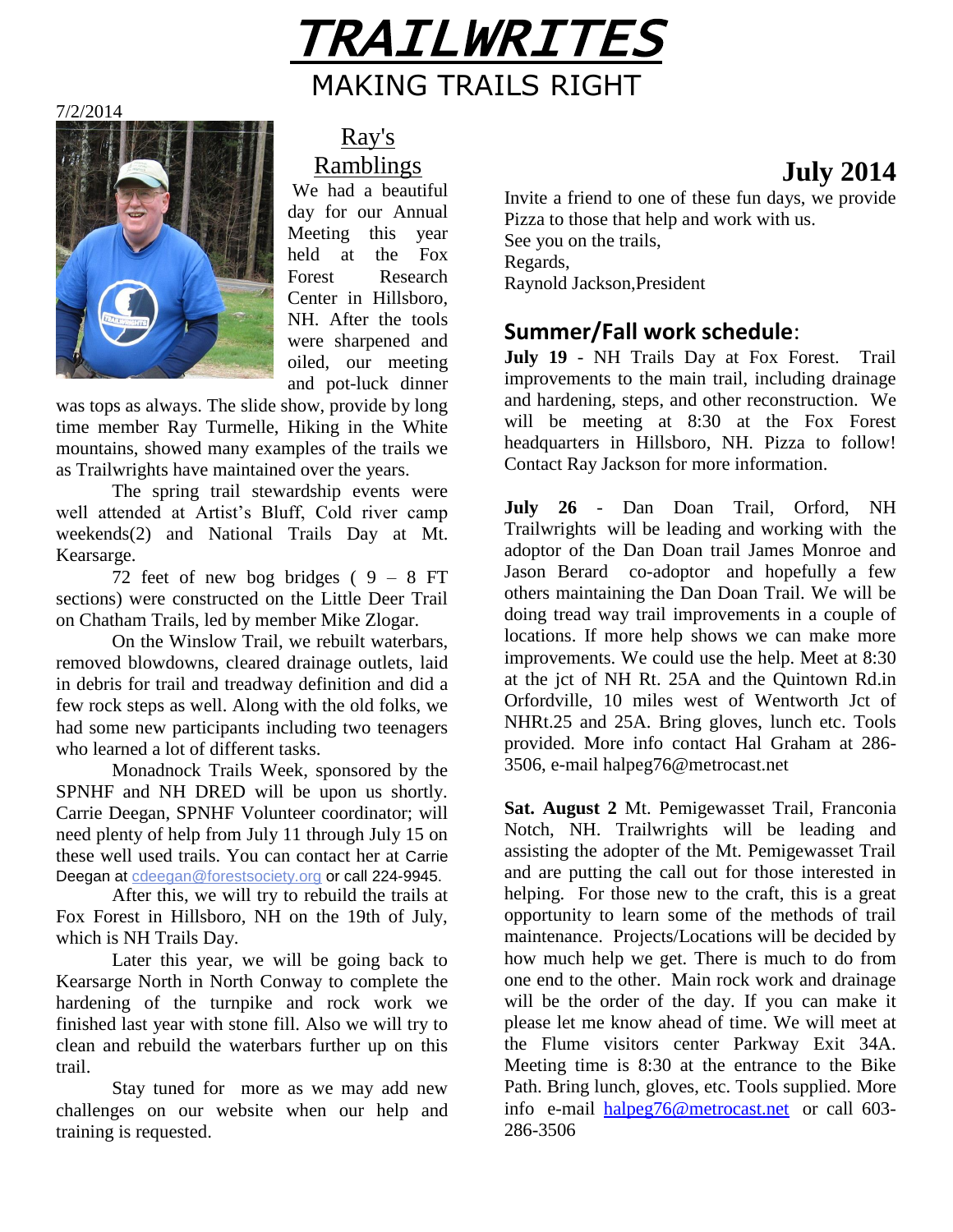**September 20** - Kearsarge North, North Conway, NH. Gravel hardening project. Contact Ralph Potter. 228-2366

**Oct. 18**. Artist Bluff fall clean up. Trailwrights will be leading this hands on workshop. It is time for getting our adopted trail ready for the spring. and to continue a project we started last time out but ran out of time. All waterbars and drainage to be cleaned on the entire loop. Continuing the improvements on the Bald Mt. lower section with Rock steps to be installed. I am sure we can find more drainage to install if enough help is on hand. Just bring lunch,gloves etc.and a desire to have fun. If possible a little advance notice would help us plan better. You can E-mail at [halpeg76@metrocast.net](mailto:halpeg76@metrocast.net) or call 603-286-3506. Directions Franconia Notch Parkway exit 34C for the parking lot uphill past Echo Beach.

|         | Go on our website at     |  |     |
|---------|--------------------------|--|-----|
|         | www.trailwrights.org or  |  | our |
|         | Facebook page to see any |  |     |
| updates |                          |  |     |

National Trails Day



### Go to our Facebook page for more photos!



Hal, teaching water bar cleaning



Nice step placement, Bruce, Dan and crew

## TRAILWRIGHTS' STORE

|                                                                                                                                                                                                                                                    | Member Non-Member |         |  |
|----------------------------------------------------------------------------------------------------------------------------------------------------------------------------------------------------------------------------------------------------|-------------------|---------|--|
| Blue or gray tee shirts $$8.00$                                                                                                                                                                                                                    |                   | \$10.00 |  |
| Blue or gray sweatshirt \$12.00                                                                                                                                                                                                                    |                   | \$15.00 |  |
| Hooded sweatshirts                                                                                                                                                                                                                                 | \$15.00           | \$17.00 |  |
| Bumper sticker                                                                                                                                                                                                                                     | \$1.00            | \$2.00  |  |
| Logo decal                                                                                                                                                                                                                                         | \$1.00            | \$2.00  |  |
| Logo patches                                                                                                                                                                                                                                       | \$4.00            | \$5.00  |  |
| Pins                                                                                                                                                                                                                                               | \$5.00            | \$5.00  |  |
| 111<br><b>T.</b><br>and the contract of the contract of the contract of the contract of the contract of the contract of the contract of the contract of the contract of the contract of the contract of the contract of the contract of the contra |                   | 11      |  |

Items available at outings. Please call or email Peggy for sending through the mail.